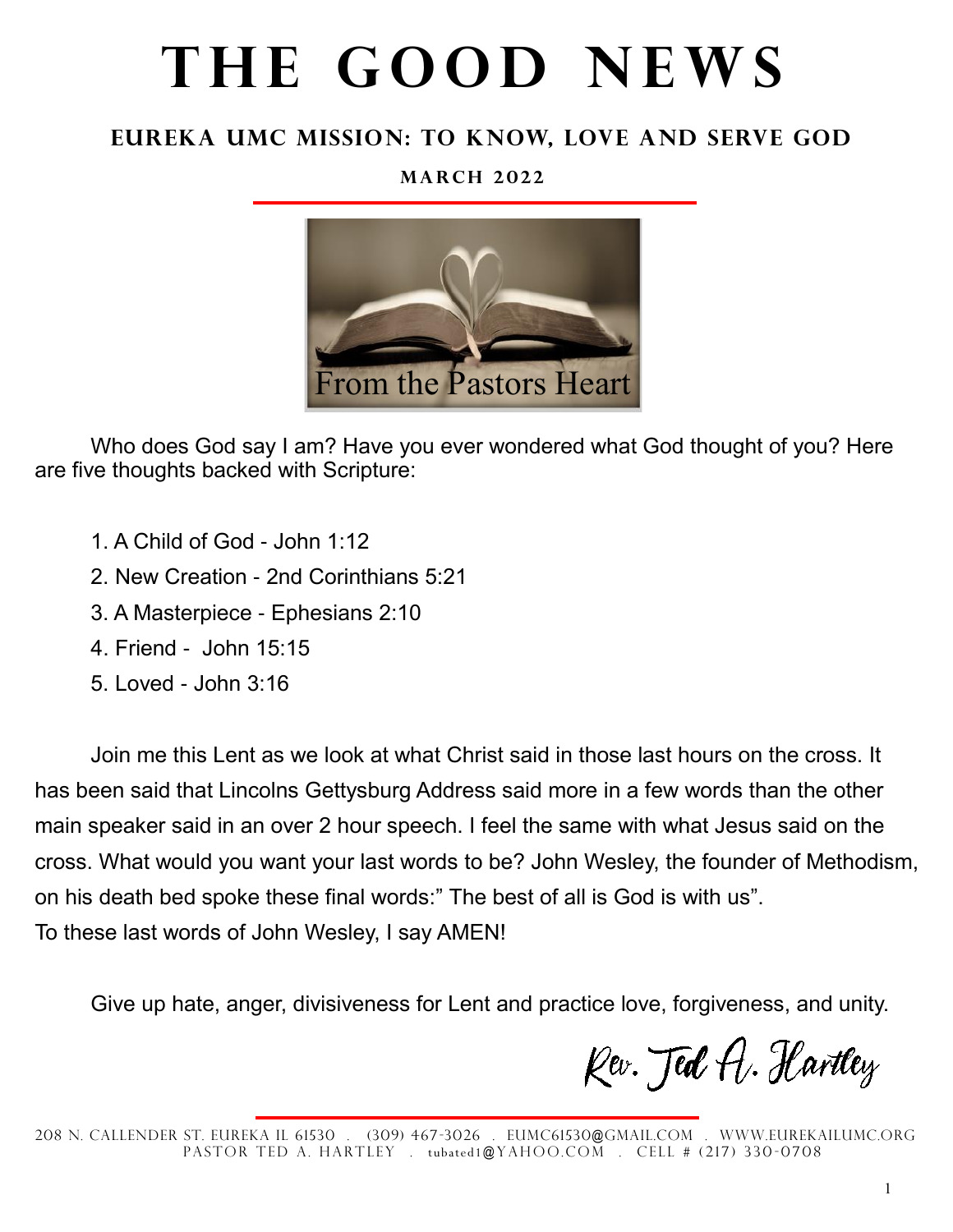### **Grow in Faith**

#### **Sunday Sermon Series**

During Lent, our sermon series will be "The Seven last words of Christ". These powerful words, though short, speak to the heart of what Jesus Christ did for us on the cross.

**March 2 -** Ash Wednesday, First Word "Father, forgive them for they know not what they do" Luke 23:34

**March 6** - 1st Sunday of Lent, Second Word " Today you will be with me in Paradise" Luke 23:43

**March 13 -** 2nd Sunday of Lent, Third Word "Woman behold thy son" John 19:26-27

**March 20** - 3rd Sunday of Lent, Fourth Word " My God, my God, why have you forsaken me" Matthew 27:46

**March 27** - 4th Sunday of Lent, Fifth Word, "I Thirst" John 19:28

**April 3** - 5th Sunday of Lent, Sixth Word "It is Finished" John 19:30

**April 10** - Palm Sunday - Confirmation Sunday

**April 14** - Maundy Thursday, Seventh Word "Father, into your hands I commit my spirit" Luke 23:46

#### Ash Wednesday

Ash Wednesday emphasizes a dual encounter: We confront our own mortality and confess our sin before God. The service focus is on the dual themes of sin and death in the light of God's redeeming love in Jesus Christ.

The use of ashes as a sign of mortality and repentance has a long history in Jewish and Christian worship. The Imposition of Ashes can be a powerful non verbal experiential way of participating in the call to repentance and reconciliation.

This year on March 2nd, we will have two services. A noon service that will be brief and is perfect for those who do not like to get out at night. The longer service will be at 6:30pm and include a sermon.

#### **Supper Parties With Jesus**

For Lent I am asking all of you to join me in having a Supper Party with Jesus. Each Sunday night in Lent we will begin with a light supper at 5:30 then from 6-7pm we will have classes for adults, youth and children. We will conclude from 7-7:15 with a celebratory worship. The supper parties will begin March 6 and end April 3. Please see Pastor Ted A. to sign up

The adult class will study from "A Disciples Path" by James A. Harnish. Deepening your relationship with Christ and the church. This will also be for the youth not in Confirmation.

The youth will have Confirmation class and for the children, Nancy Hoelscher will have lessons and crafts.

| Menu<br>(all meals include dessert and drink) |                                    |                              |                              |                        |
|-----------------------------------------------|------------------------------------|------------------------------|------------------------------|------------------------|
| March 6                                       | March 13                           | March 20                     | March 27                     | April 3                |
| Vegetable Beef<br>Soup                        | <b>Cheesy Baked Potato</b><br>Soup | Beef Stew<br><b>Biscuits</b> | Olive Garden<br>Gnocchi Soup | Chicken Noodle<br>Soup |
| <b>Crusty Bread</b>                           | Corn Rolls                         |                              | French Bread                 | Crackers               |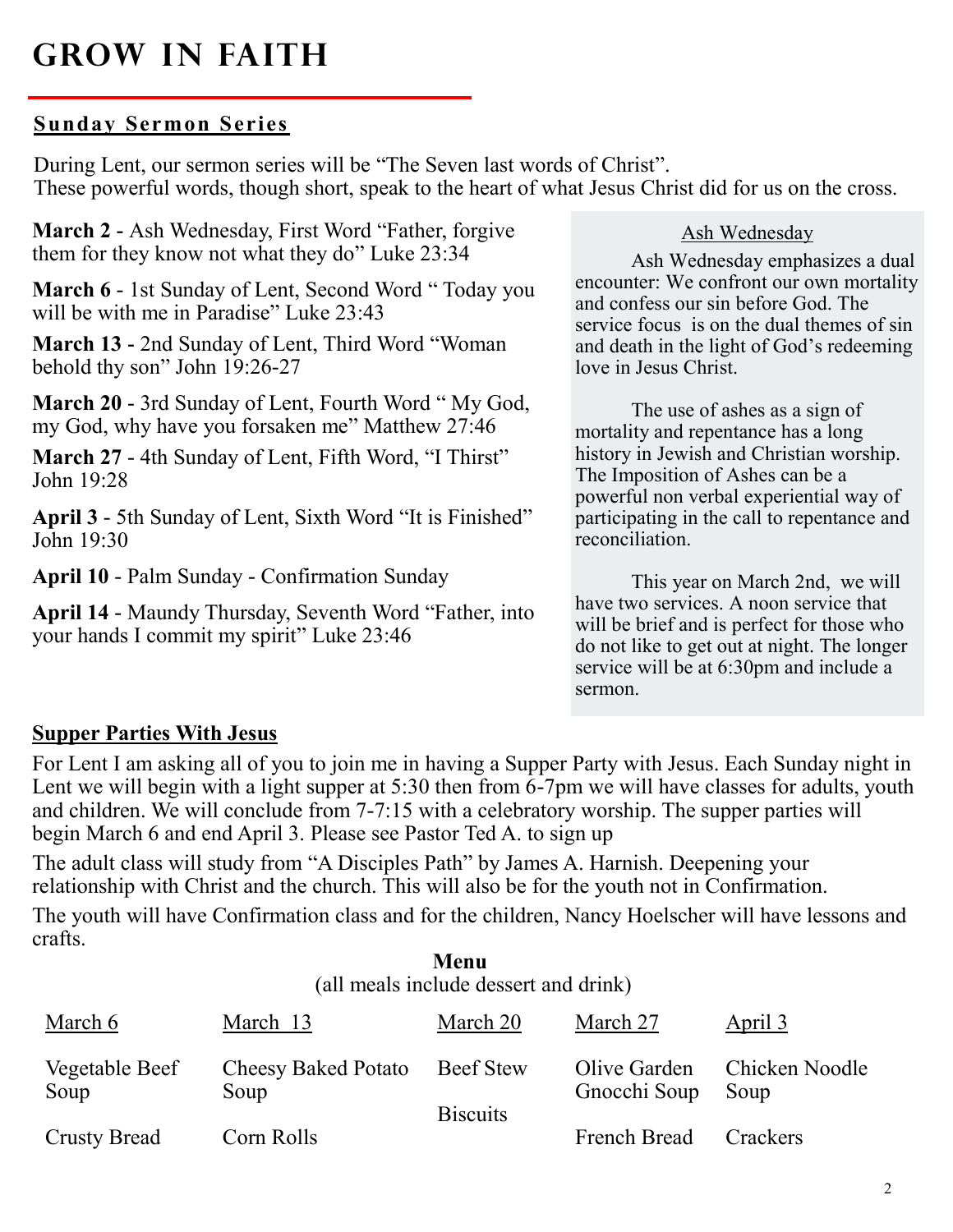# **Mission and Ministry**

Welcome new Ministry and Mission members! We are blessed and thankful you will be a part of serving our church this year!

Be sure to turn in your meeting dates to the office as soon as you can.

If you would like anything published in the newsletter, please turn it in by the 20th of every month.

### **Mission Spotlight for 2022**

January - Heartline and Heart House February - Midwest Mission Distribution Center March - Joni and Friends April - Meals on Wheels May - Our Conference, Our Kids June - Love Packages July - The Salvation Army August - Evenglow Lodge September - Africa University October - ADDWC November - Amity Bible Foundation December - St. Andrews Potato Project



Missionary Support Alicia Wright - India Connie Wieck - China Priscilla Jaiah - Liberia Jeff Spence - Taiwan

#### **The Compassion Closet**

Hi all, As many of you already know, Eureka Hospital maintains a "Compassion Closet," a supply of new clothing that we provide to patients who need them. The primary users of these clothes are patients who come into the Emergency Dept with either soiled or damaged clothing, and need clean things to go home in. Other times, we have patients staying for several days or weeks who do not have access to their home closets. Many of them desire to be dressed in "real" clothes during the day, especially when working with physical therapists trying to get stronger before discharge. It is a service that continues to help us show our patients that their whole selves are cared for, not just whatever illness or injury brought them to us. We currently need the following items to replenish the supply here at Eureka Hospital:

Sweatpants: Size Large, men's and women's Size XL, men's and women's Size 2X, men's only Sizes 3X-4X, men's and women's Sweatshirts: Size 2X-4X, men's and women's Socks: Women's only

Thank you for your continued support of the patients and staff of Eureka Hospital.

Rev. Robin Robinson Chaplain, Carle Eureka Hospital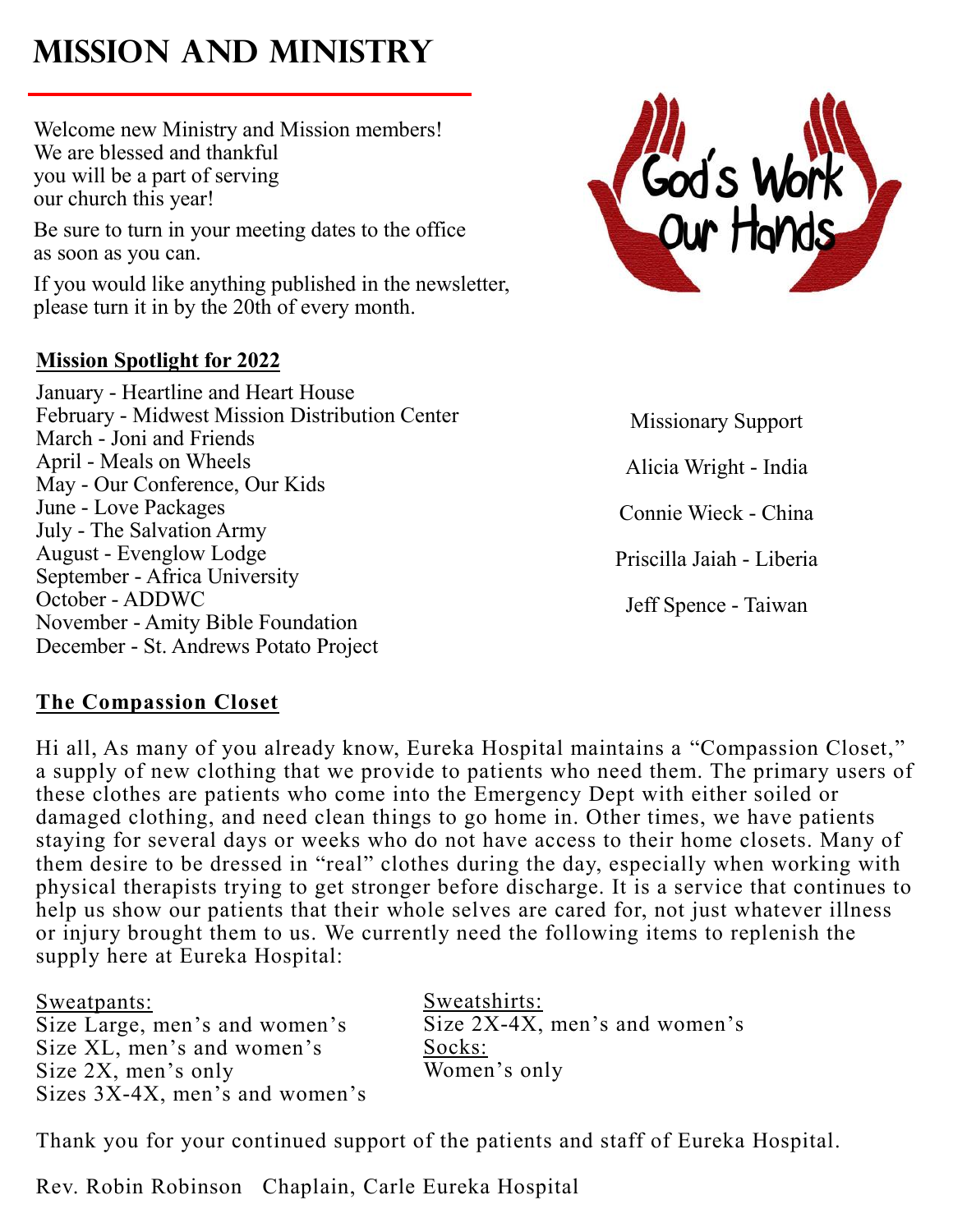# **CHILDREN & YOUTH**

### **Childrens Church**

Calling all kids! Join Children's Church following Children's message. Would you like to help out with Children's Church? Kathy is looking for anyone who would like to fill in when she is not available. Lesson plans would already be arranged!

### **Sunday School**

Sunday School class for every age! Start the new year with attending one that's perfect for you. Classes are Sundays following worship and everyone is welcome to attend. Grab a friend and we'll see you there!

### **Confirmation**

Confirmation is going well and three of our six have already accomplished the following memorization:

- 1. Lord's Prayer
- 2. Ten Commandments
- 3. Apostles Creed
- 4. Old Testament name Books in order
- 5. New Testament name Books in order

### **Youth Group**

Do you have a young person that would like to learn more about Christ and have fun while doing it? The EUMC Youth Group is the place to do it! The second and fourth Sunday at 6:00pm in the remodeled church basement is where its happening! See Pastor Ted for more information.

Youth Calendar:

March 5 – Youth Lock In, 6pm - 9pm, invite friends for food, games and fun!

March 6, 13, 20, 27, & April 3 – Confirmation 5:30 meal 6:00pm – 7:15pm class  $7:15$ pm –  $7:30$ pm worship

March 19 – Bowling

Week of March 20 – Confirmation trip to Midwest Mission Distribution Center

April  $10$  – possible bowling / laser tag in Washington

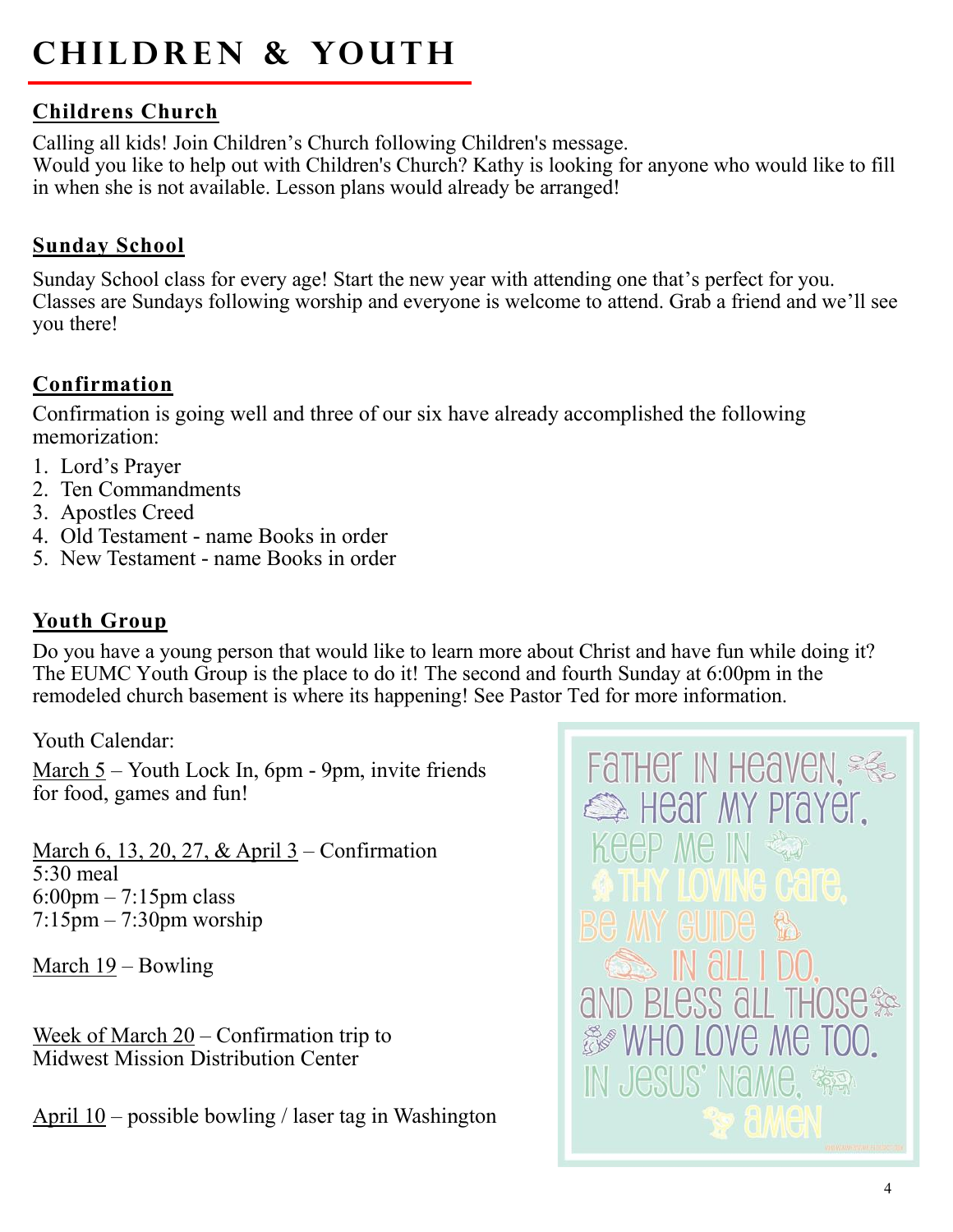# **Blessings and Prayer**

### **Birthday Celebrations**

- 2 Tammy Traywick
- 4 Norma Attig
- 5 Charlie Weinrich
- 10 Nancy Aldridge
- 12 Eloise Berner
- 30 Richard Small

### **Anniversary Celebrations**

- 21 Dick and Vickie Ridle
- 26 Bob and Kathy Facker

### **Keeping you in Prayer**

Pray for…..

our Pastor

our Congregation

those in our community suffering with COVID and other illnesses

those who are grieving, hurting or lonely

the least, last and lost and those who do not yet know Jesus

those in service to God, country and our community

Pray that you remember God's Love and Grace for you